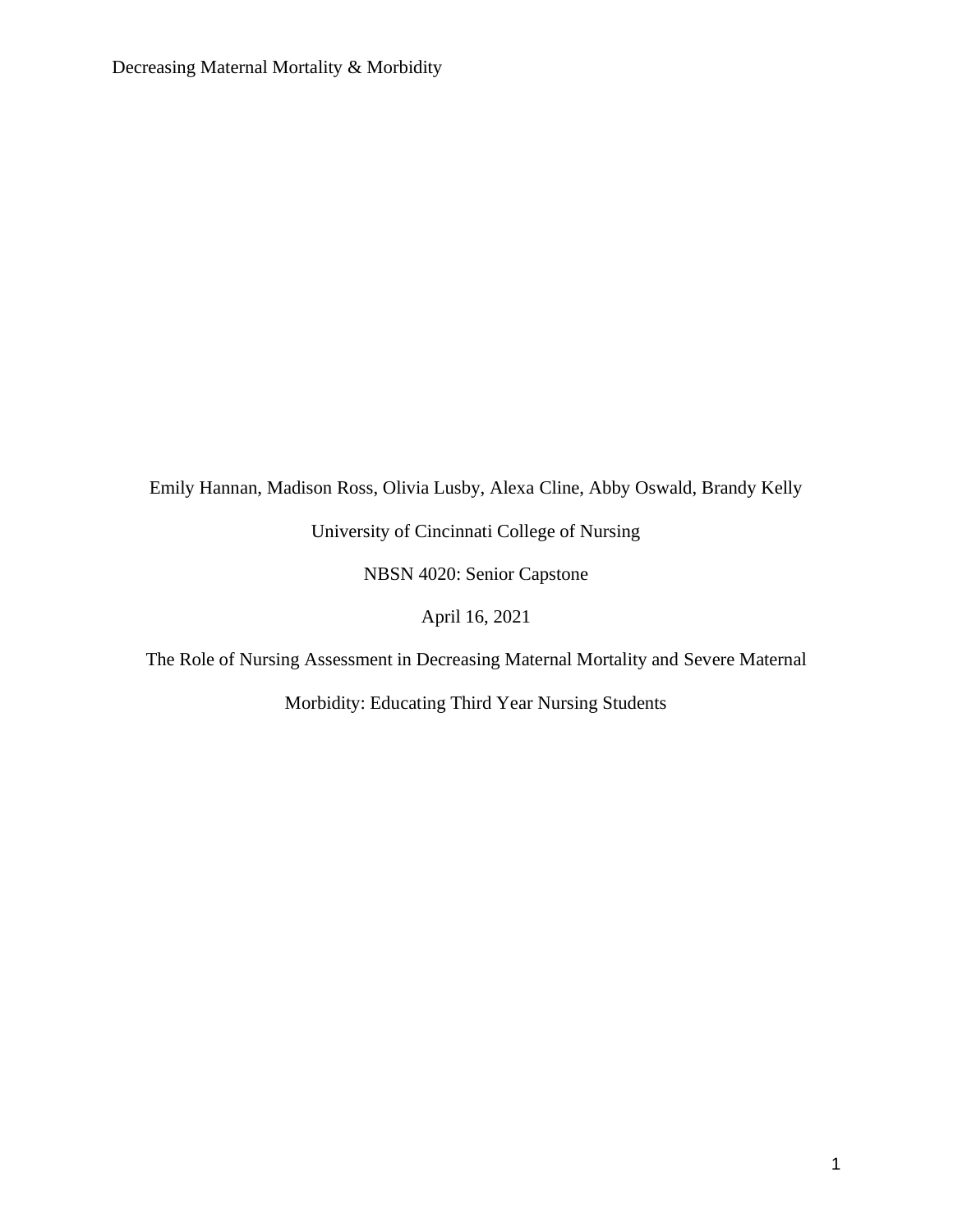According to the World Health Organization, maternal mortality is defined as "the death of a woman while pregnant or within 42 days of termination of pregnancy, irrespective of the duration and the site of the pregnancy, from any cause related to or aggravated by the pregnancy or its management." The United States has been unsuccessful in decreasing rates of maternal mortality or severe maternal morbidity in the last several decades, in contrast with most other high-income countries. Extensive research was conducted on existing literature on maternal mortality and morbidity in the United States, with a focus on the role of nurses in efforts to decrease adverse maternal outcomes. Through previously conducted research studies, risk factors and critical data points to assess risk were identified. With this knowledge, the education which was developed for junior nursing students, focused mostly on the postpartum period, however, the warning signs highlighted could be developed at any time during a pregnancy. The question posed is; Among undergraduate BSN students, does a supplemental education model on critical assessment of peripartum risk factors compared to no additional education model improve knowledge and understanding of the peripartum assessment requirements of an emergency nature? The strategy is to educate third year nursing students, who will go into many different fields of healthcare, of warning signs that can be fatal if missed. Obstetric and Women's Health nurses are not the only nurses that will come in contact with women who are currently or have been recently pregnant. It is crucial to be able to recognize these signs when presented to decrease adverse maternal outcomes.

Various different databases were utilized in the evidence search process including Pubmed, CINAHL, and Ebscohost. All databases were accessed through the University of Cincinnati Libraries. Keywords used in the search process included "Maternal Mortality", "Disparities", "Race", "Labor Complications", "Postpartum", "Morbidity", "Age", "African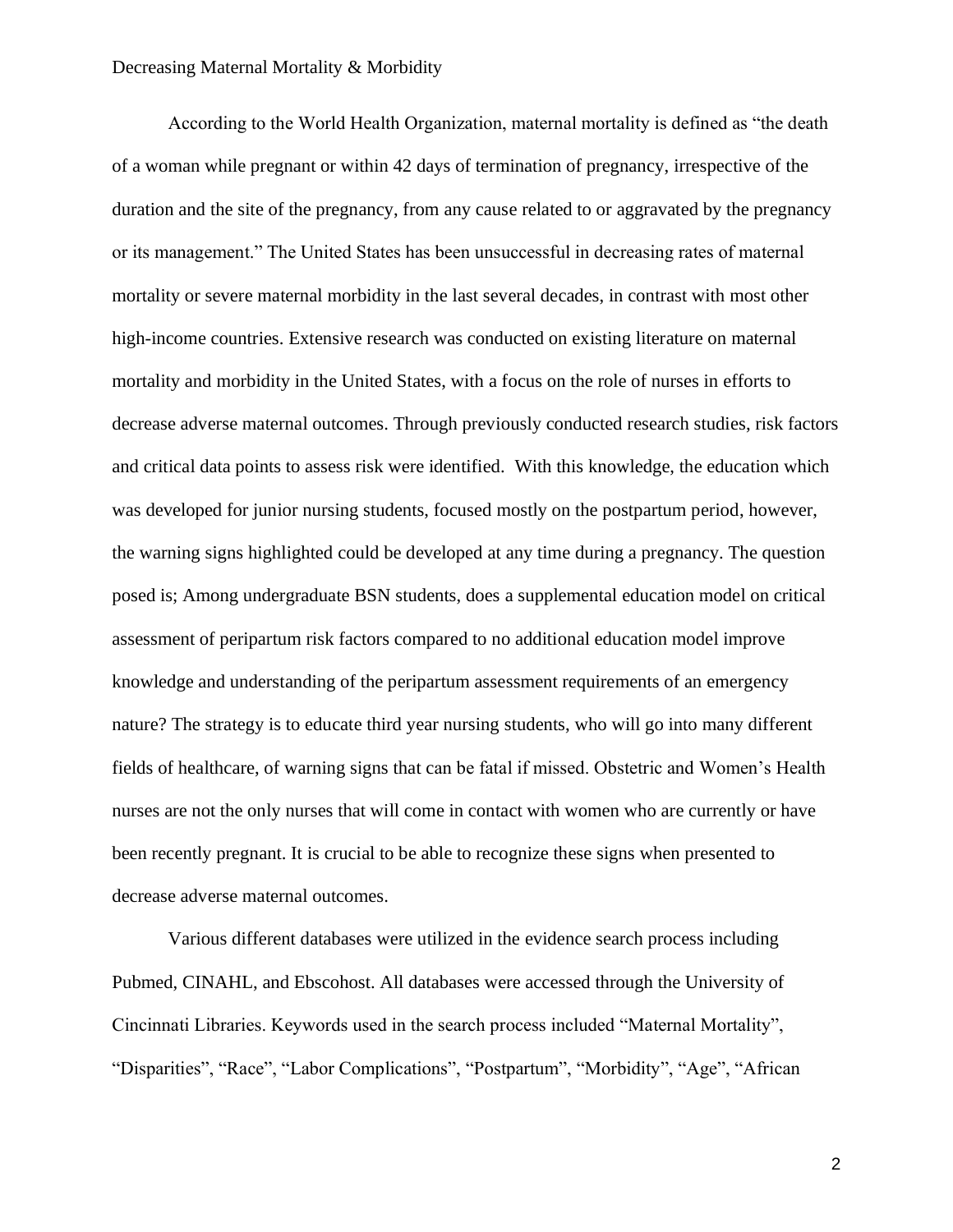American" and "Black". Additionally, Articles were filtered by "peer-reviewed" and by date published; within the last seven years. In total, twenty peer-reviewed sources from the literature search were used in the final project and to inform the education session developed.

Without question, maternal mortality and severe maternal morbidity is a complex and multifaceted problem facing the United States healthcare system. In recent years, as more studies have been conducted on this issue, it has become clear that the United States stands out when compared with other nations; "Over the past three decades, maternal mortality rates in the United States have not decreased, in contrast with other countries with high healthcare expenditures, where maternal mortality rates have declined to levels as low as 4 per 100,000 live births" (Darney et al, 2020). Additionally, "Twenty years ago, the United States and the United Kingdom had the same maternal mortality rate. Currently the United States has a rate about three times that of the United Kingdom" (Darney et al, 2020). This large gap in maternal outcomes between the United States and other similar high-earning countries concerns many professionals in the field and highlights the need for changes in the way peripartum healthcare is approached and further research. Additionally, it is impossible to discuss the research on maternal mortality and morbidity in the United States without discussing the disparities in outcomes between women of different demographics. One study that reviewed medical records of inpatient maternal mortality in the United States between 2002 and 2014 found that in antepartum, intrapartum, and postpartum women, "the proportion of women who died during pregnancyrelated hospitalization was higher among women who are older (age > 35 years), non-Hispanic African Americans, users of alcohol and abused drugs, and from the southern region of the United States". The same study also found that the mortality rate in the inpatient setting was three times higher for African American women than for White or Hispanic women (Mogos et.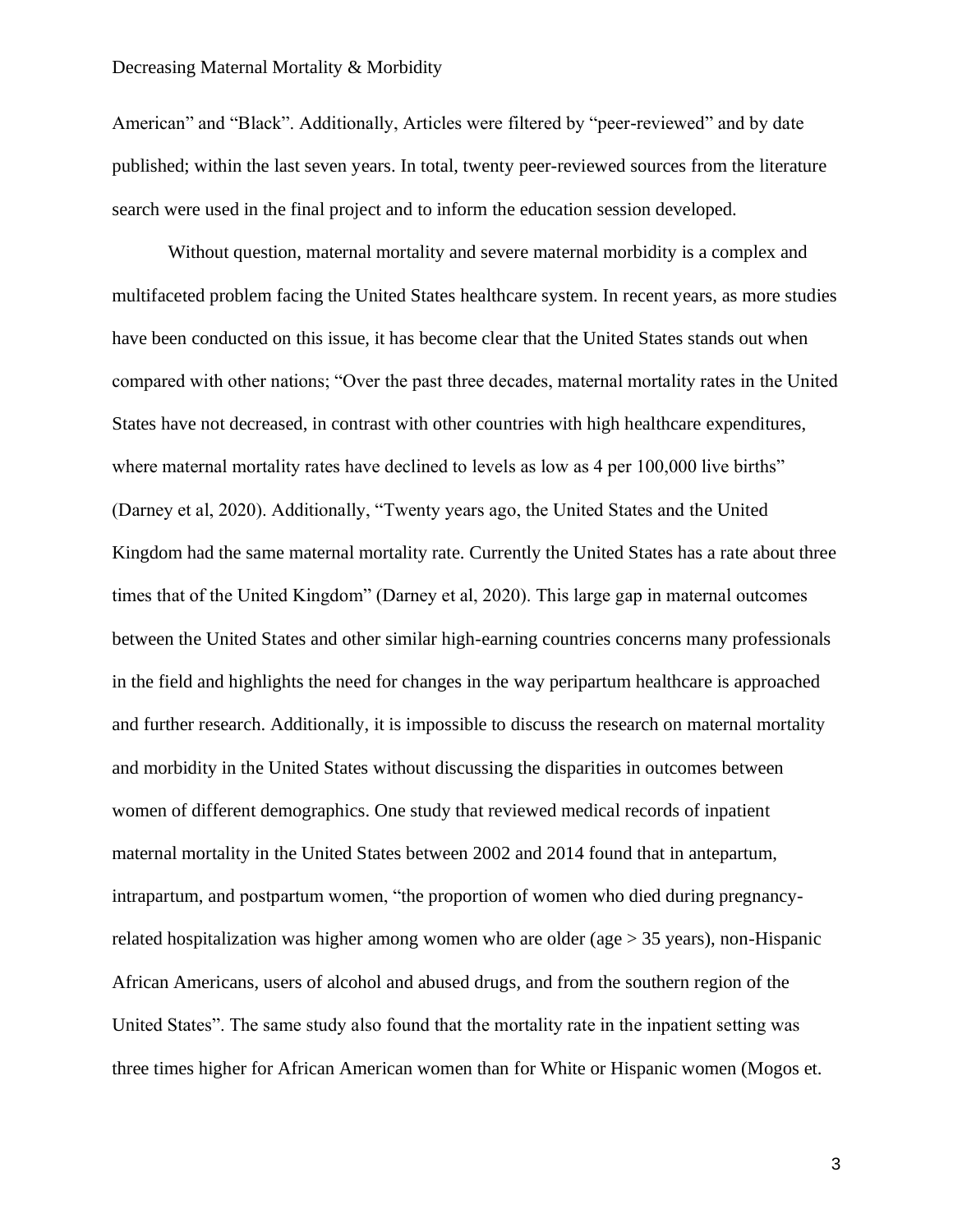al, 2020). In addition to racial, regional, and age-related disparities, this review of medical records also noted that the postpartum period was the most deadly, despite being the period in which most patients have the least health monitoring. Postpartum hospitalizations represented only 2% of pregnancy- related hospitalizations in the group studied, yet these hospitalizations accounted for 27.2% of all inpatient maternal deaths (Mogos et al, 2020). This theme appeared in much of the literature used for the education session, and indicated the importance of postpartum assessment and education on warning signs for postpartum women and nurses who may encounter these patients.

Despite the glaring statistics in the literature, many nurses are not educated on the seriousness of the problem, the role of nurses in addressing these issues, and don't feel confident educating women on things to look out for that could indicate potentially dangerous complications. In a survey conducted of 372 nurses who work with women during the postpartum period, only 54% indicated knowledge of the rising maternal mortality rate in the United States, and only 12% knew the percentage of these deaths that occur during the postpartum period. Finally, 67% of the nurse respondents indicated that they spent less than 10 minutes with patients focusing on potential warning signs. (Suplee, Bingham, & Kleppel, 2017) Nurses are often the first people who make contact with patients in the healthcare setting, and bear much of the responsibility for patient education and answering questions. For this reason, it is crucial that nurses receive the necessary education and assessment skills not only so they can recognize potential complications in their patients, but so they are prepared to educate patients to identify warning signs outside the healthcare setting.

The education was conducted utilizing a self-paced slideshow that instructors could work through with their clinical groups at their chosen pace. A short video from the CDC that outlined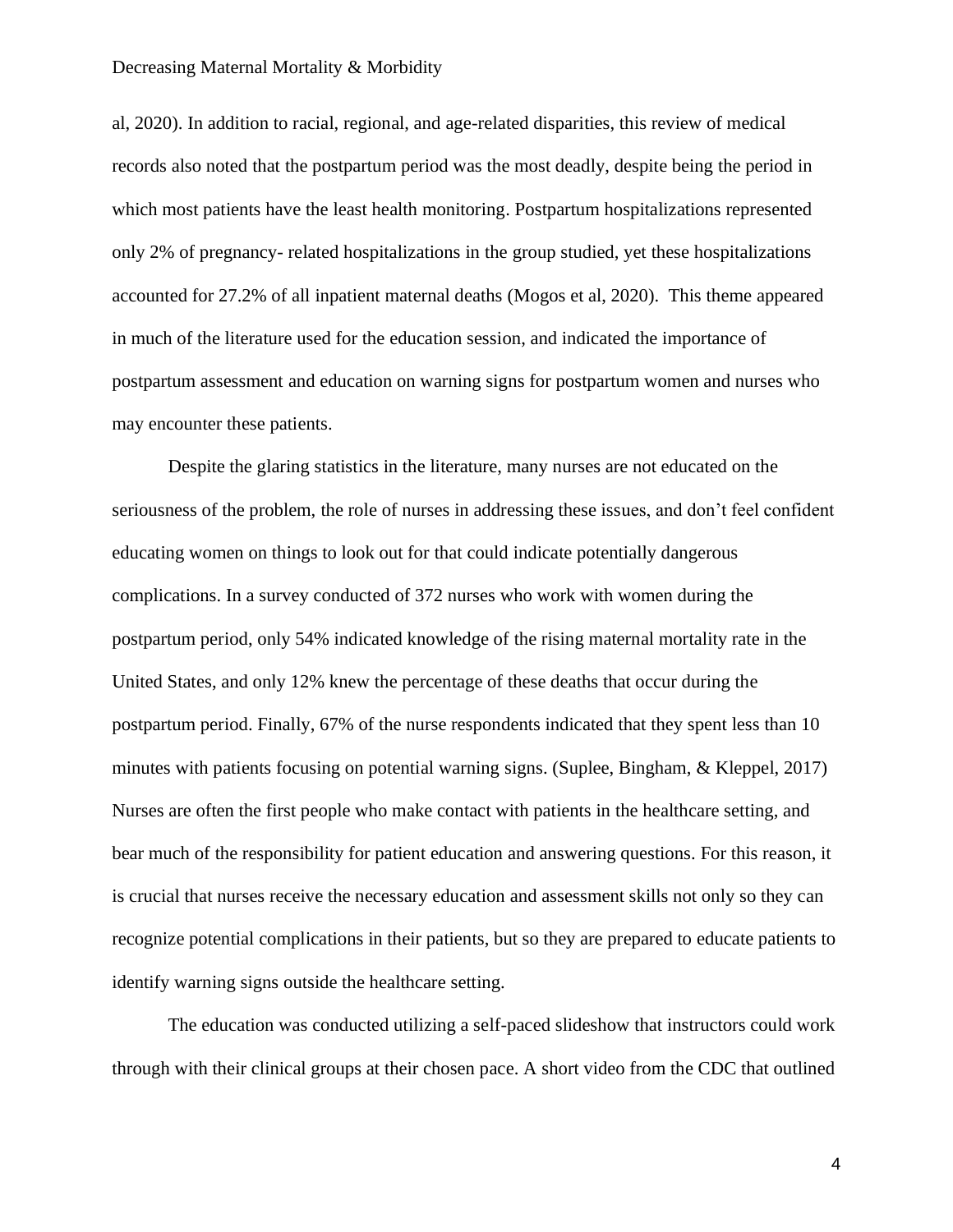many of the terms used throughout the education session was included towards the beginning of the presentation. A case study was included towards the end of the slideshow to allow for clinical groups to apply the teaching through a clinical scenario. The plan for the education session was to begin by introducing the learners to the presenters as well as topics and terms that would be used throughout the session. The problem was then established with statistics that demonstrate the severity of preventable maternal mortality and morbidity in the United States and how they have only increased in recent years despite many other nations' success in decreasing these events. Statistics were also used to highlight disparities in outcomes between different regions of the nation and patients of different ages and races. The next portion of the education session focused on the main objective; the recognition of warning signs in the nursing assessment. Risk factors such as older age, African American Race, and insurance status were identified and connected with the disparities found in the literature. The most common causes of maternal mortality and morbidity events were listed, and when on the peripartum continuum patients were most at risk was highlighted. The program then moved into concrete assessment recommendations for nursing practice, such as important questions to ask when collecting a history, as well as physical warning signs to examine for. Learners were taught an acronym to use as a framework when completing a peripartum assessment in an acute setting that included the critical assessment data that could indicate many of the complications discussed in the presentation. The session concluded with a case study that students could work on in groups and apply their knowledge gained from the education. Attendees were also provided with a page of resources for further reading and research on the topic.

Due to the COVID-19 restrictions, education sessions were conducted through WebEx and were presented to each clinical group by clinical faculty. The week of March 15, students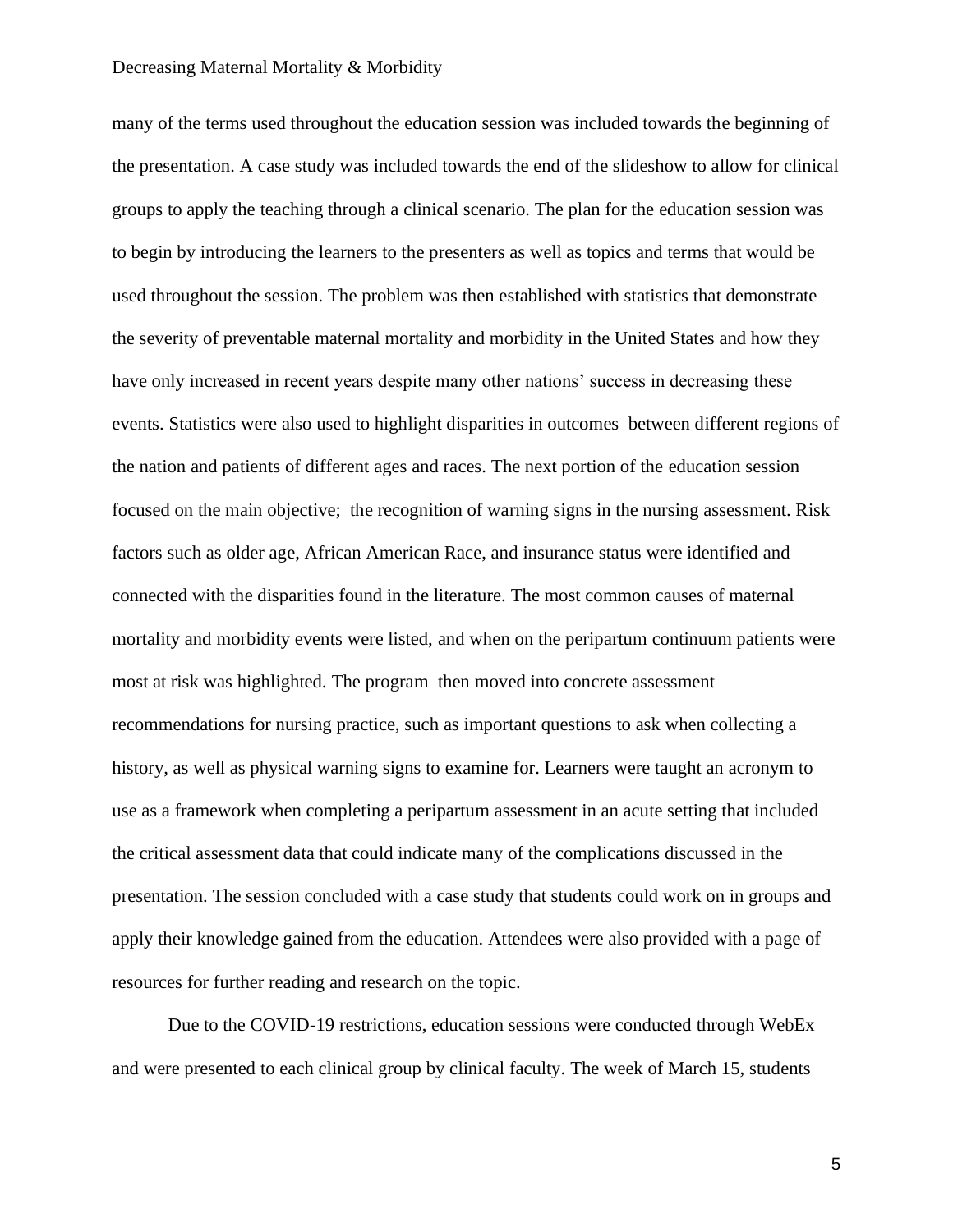were made aware of the education sessions they would be participating in during clinical, and were instructed to take the pre-test on Google Forms prior to their clinical session. Contact information for group members was provided in the announcement containing the pre-test if students had any questions or wanted more information. After the clinical session in which the education was delivered, students took a post-test that consisted of the same questions as the pretest.

A standard pre-test and post-test format was used to evaluate the effectiveness of the teaching session at educating third-year nursing students on maternal mortality and morbidity. More specifically, the test was designed to determine students' understanding of the definitions of and most common causes of maternal mortality, risk factors that predispose women to adverse outcomes and how nursing judgement can be applied in a clinical scenario. Results from the pre and post-tests are likely to be skewed due to the inconsistency in the number of responses for each test. 39 and 18 responses were received for the pre and post-tests respectively. Overall, a higher percentage of respondents answered correctly on all five questions in the post-test when compared with the pre-test with the exception of question two, on which one student answered incorrectly for both the pre-test and post-test. For example, results from the pre-test found that only 33.3% of respondents were able to identify the definition of maternal mortality in a multiple-choice question. On the same question in the post-test 72.2% of respondents answered correctly. It is difficult to evaluate fully the success of the education session due to the inconsistency in participation between the pre and post-tests, but results are encouraging that the education session improved students' understanding of the targeted education points based on the responses that were received.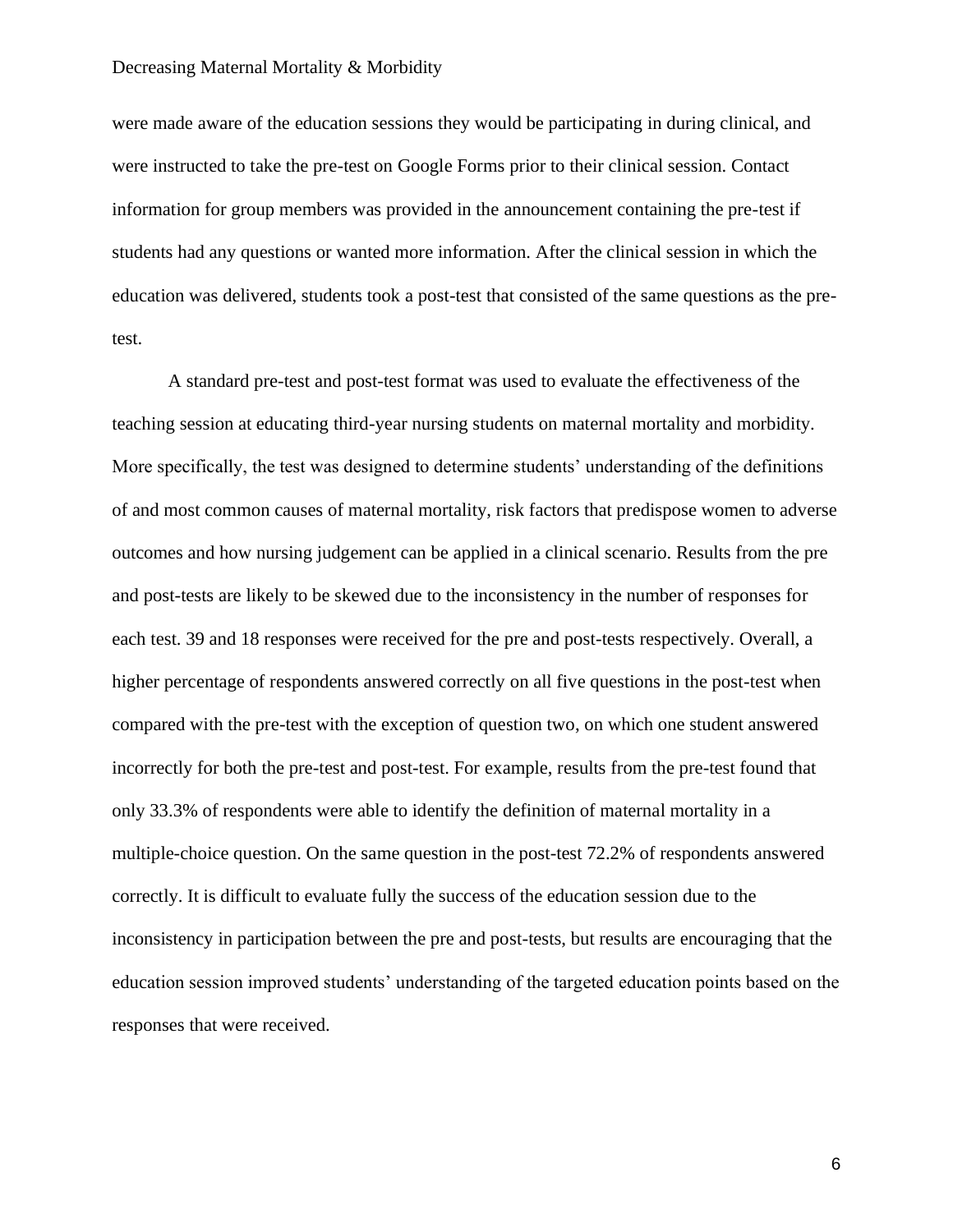Based on the evidence reviewed, changes to nursing practice and education are likely indicated but not clearly defined. The statistics makes it clear that change is needed in the United States healthcare system in order to improve outcomes for peripartum women. This need is evident based on the dismal maternal morbidity and mortality rates in the US compared with other nations, trends in recent years, and stark racial disparities in outcomes. Additionally, the Suplee, Bingham, & Kleppel study on nurses who work with women during the postpartum period revealed deficiency in knowledge about both maternal mortality and morbidity as well as a need for education on nurses' roles in postpartum education.

While the current body of research makes obvious the need for some degree of change within the way the healthcare system interacts with peripartum women, further research would be helpful in identifying changes to nursing practice and nursing education that would most effectively address these issues. Specifically, studies that focus on what education nurses are currently receiving on maternal mortality and morbidity based on specialty, educational background, and length of time in practice would be a good first step in identifying what improvements could be made and where supplemental education programs may be useful. In addition, studies on what areas of nursing encounter women during the peripartum period most frequently in addition to those in specific women's health specialties would help target interventions to the most relevant areas. Much of the research reviewed also noted that while the postpartum period is when many health complications occur for peripartum women, frequent health visits and monitoring during this time is not commonplace in most places in the United States (Mogos et al, 2020). This suggests that further research on the impacts of continued women's health care throughout the peripartum period on maternal health outcomes may be warranted. Finally, a larger body of research into the degree to which implicit bias plays a role in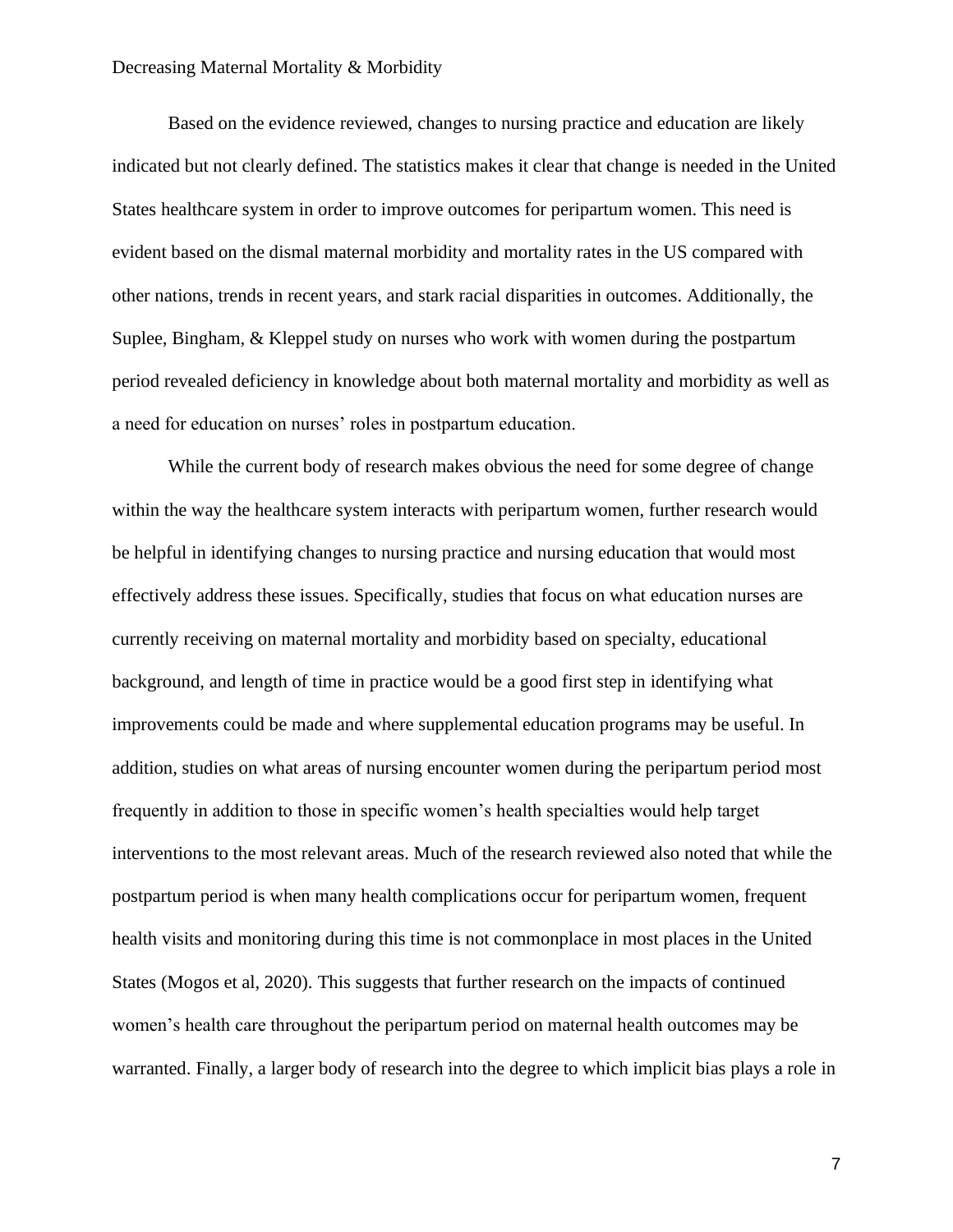the outcome disparities between women of different races and ethnicities compared with issues such as resource availability, pre-existing conditions, and education.

Based on the research conducted, the education session implemented, and the evaluation of participants' learning, the capstone group identifies several areas in which improvements could have been made. In an ideal environment, the education session would have been delivered in real-time; either online or in-person, which would have allowed for a streamlined process between the pre-test, education, and post-test. This would have likely improved retention of students from the pre-test to the post-test and would ensure that students completed the assessments in a standardized time frame before and after receiving the education. Having a more structured process for receiving feedback and implementing the education sessions would have ensured more reliable data collection and subsequent conclusions.

Overall, the education to the target group was effective. The goal is to give the nursing students information that they will use everyday when assessing any patient of the childbearing age. It is important to highlight that it is not only the job of an OB/women's health nurse to identify these warning signs, it is every single nurse's job regardless of their speciality. When focusing more on the overall topic of maternal mortality in the United States, there needs to be more research and studies done regarding the policies and education already in place to combat this issue. In order to be able to identify what needs to be done to show a decrease in this statistic, it needs to be clear what is currently being done. From there, the "empty spaces" that are contributing to this issue can be identified and new implementations, whether that be education or in-practice interventions, can be created. It has been at least 20 years and the rate of maternal mortality in the United States has not shown any kind of decline, it is time for this statistic to change.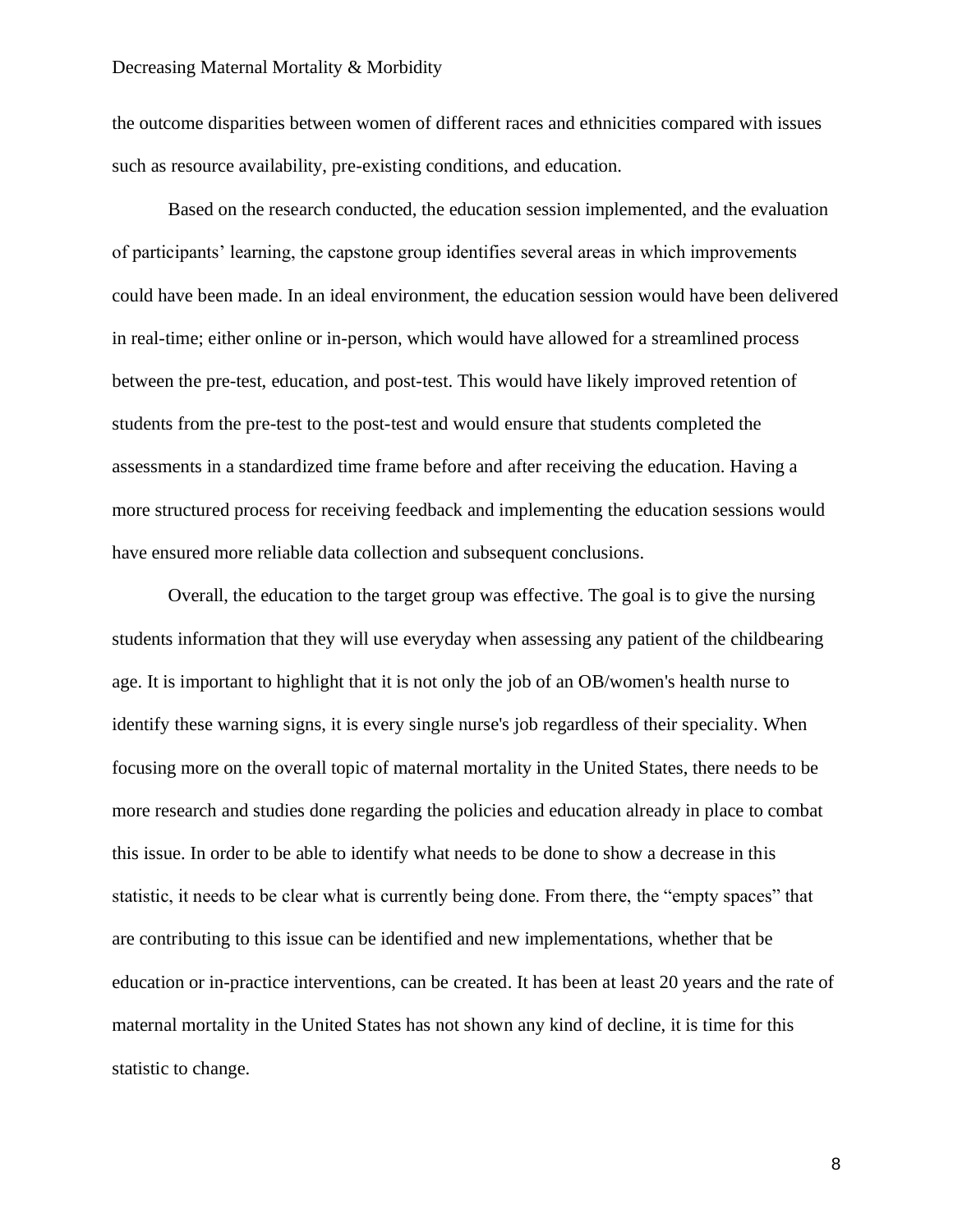# Works Cited

Ahn, R., Gonzalez, G. P., Anderson, B., Vladutiu, C. J., Fowler, E. R., & Manning, L. (2020). Initiatives to Reduce Maternal Mortality and Severe Maternal Morbidity in the United States : A Narrative Review. *Annals of Internal Medicine, 173*(11), S3–S10. [https://doi](https://doi-org.proxy.libraries.uc.edu/10.7326/M19-3258)[org.proxy.libraries.uc.edu/10.7326/M19-3258](https://doi-org.proxy.libraries.uc.edu/10.7326/M19-3258)

Collier, A. Y., & Molina, R. L. (2019). Maternal Mortality in the United States: Updates on Trends, Causes, and Solutions. *NeoReviews*, *20*(10), e561–e574. [https://doi](https://doi-org.proxy.libraries.uc.edu/10.1542/neo.20-10-e561)[org.proxy.libraries.uc.edu/10.1542/neo.20-10-e561](https://doi-org.proxy.libraries.uc.edu/10.1542/neo.20-10-e561)

Cook, C. A. (2014). Implementing the Modified Early Obstetric Warning Score (MEOWS) to Detect Early Signs of Clinical Deterioration and Decrease Maternal Mortality. *JOGNN: Journal of Obstetric, Gynecologic & Neonatal Nursing*, *43*(Supp 1), S22. https://doiorg.proxy.libraries.uc.edu/10.1111/1552-6909.12392

Darney, D. D., Nakamura-Pereira, M., Regan, L., Serur, F., & Thapa, K. (2020). Maternal Mortality the the United States Compared with Ethiopia, Nepal, Brazil, and the United Kingdom: Contrasts in Reproductive Health Policies. *Obstetrics & Gynecology*, *135*(6), 1362–1366. <https://doi.org/10.1097/AOG.0000000000003870>

Diana, S., Wahyuni, C. U., & Prasetyo, B. (2020). Maternal complications and risk factors for mortality. *Journal of public health research*, *9*(2), 1842. [https://doi](https://doi-org.proxy.libraries.uc.edu/10.4081/jphr.2020.1842)[org.proxy.libraries.uc.edu/10.4081/jphr.2020.1842](https://doi-org.proxy.libraries.uc.edu/10.4081/jphr.2020.1842)

D'Oria, R., Myers, J., & Logsdon, C. (2016). Strategies to Reduce Maternal Mortality During the First Year After Birth. *Journal of Obstetrics, Gynecologic & Neonatal Nursing*, *45*(6), 857–860. <https://doi.org/10.1016/j.jogn.2016.06.010>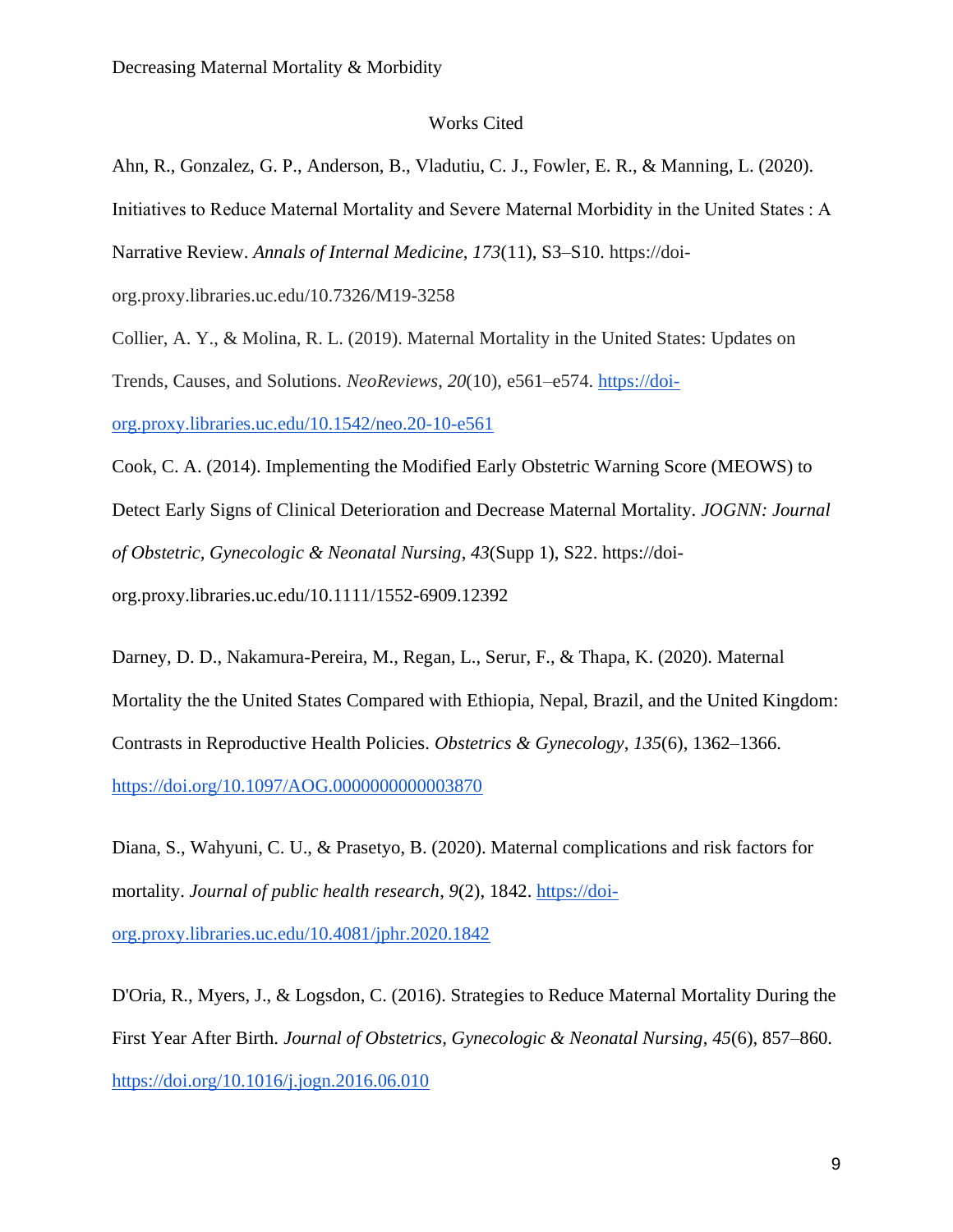Eugene Declercq and Laurie Zephyrin. (2020, December 16). Maternal mortality in the United states: A primer. Retrieved February 16, 2021, from

[https://www.commonwealthfund.org/publications/issue-brief-report/2020/dec/maternal-](https://www.commonwealthfund.org/publications/issue-brief-report/2020/dec/maternal-mortality-united-states-primer)

[mortality-united-states-primer](https://www.commonwealthfund.org/publications/issue-brief-report/2020/dec/maternal-mortality-united-states-primer)

Howell EA, Zeitlin J. Improving hospital quality to reduce disparities in severe maternal

morbidity and mortality. Semin Perinatol. 2017 Aug;41(5):266-272. doi:

10.1053/j.semperi.2017.04.002. Epub 2017 Jul 21. PMID: 28735811; PMCID: PMC5592149.

Kilpatrick S. J. (2015). Next steps to reduce maternal morbidity and mortality in the USA.

*Women's health (London, England)*, *11*(2), 193–199. [https://doi-](https://doi-org.proxy.libraries.uc.edu/10.2217/whe.14.80)

[org.proxy.libraries.uc.edu/10.2217/whe.14.80](https://doi-org.proxy.libraries.uc.edu/10.2217/whe.14.80)

Logsdon, C. (2016). Nursing Strategies to Address Maternal Morbidity and Mortality. *Journal of Obstetric, Gynecologic & Neonatal Nursing,45*(6), 857-860.

doi[:https://doi.org/10.1016/j.jogn.2016.06.010](https://doi.org/10.1016/j.jogn.2016.06.010)

Lu, M. C. (2018). Reducing Maternal Mortality in the United States. *JAMA: Journal of the American Medical Association*, *320*(12), 1237–1238. [https://doi-](https://doi-org.proxy.libraries.uc.edu/10.1001/jama.2018.11652)

[org.proxy.libraries.uc.edu/10.1001/jama.2018.11652](https://doi-org.proxy.libraries.uc.edu/10.1001/jama.2018.11652)

Macdorman, M. F., Declercq, E., & Thoma, M. E. (2018). Trends in Texas maternal mortality by maternal age, race/ethnicity, and cause of death, 2006-2015. *Birth,45*(2), 169-177.

doi:10.1111/birt.12330

Maternal mortality. (n.d.). Retrieved February 16, 2021, from [https://www.who.int/news-](https://www.who.int/news-room/fact-sheets/detail/maternal-mortality)

[room/fact-sheets/detail/maternal-mortality](https://www.who.int/news-room/fact-sheets/detail/maternal-mortality)

Maternal mortality rates and statistics. (2020, November 11). Retrieved February 16, 2021, from <https://data.unicef.org/topic/maternal-health/maternal-mortality/>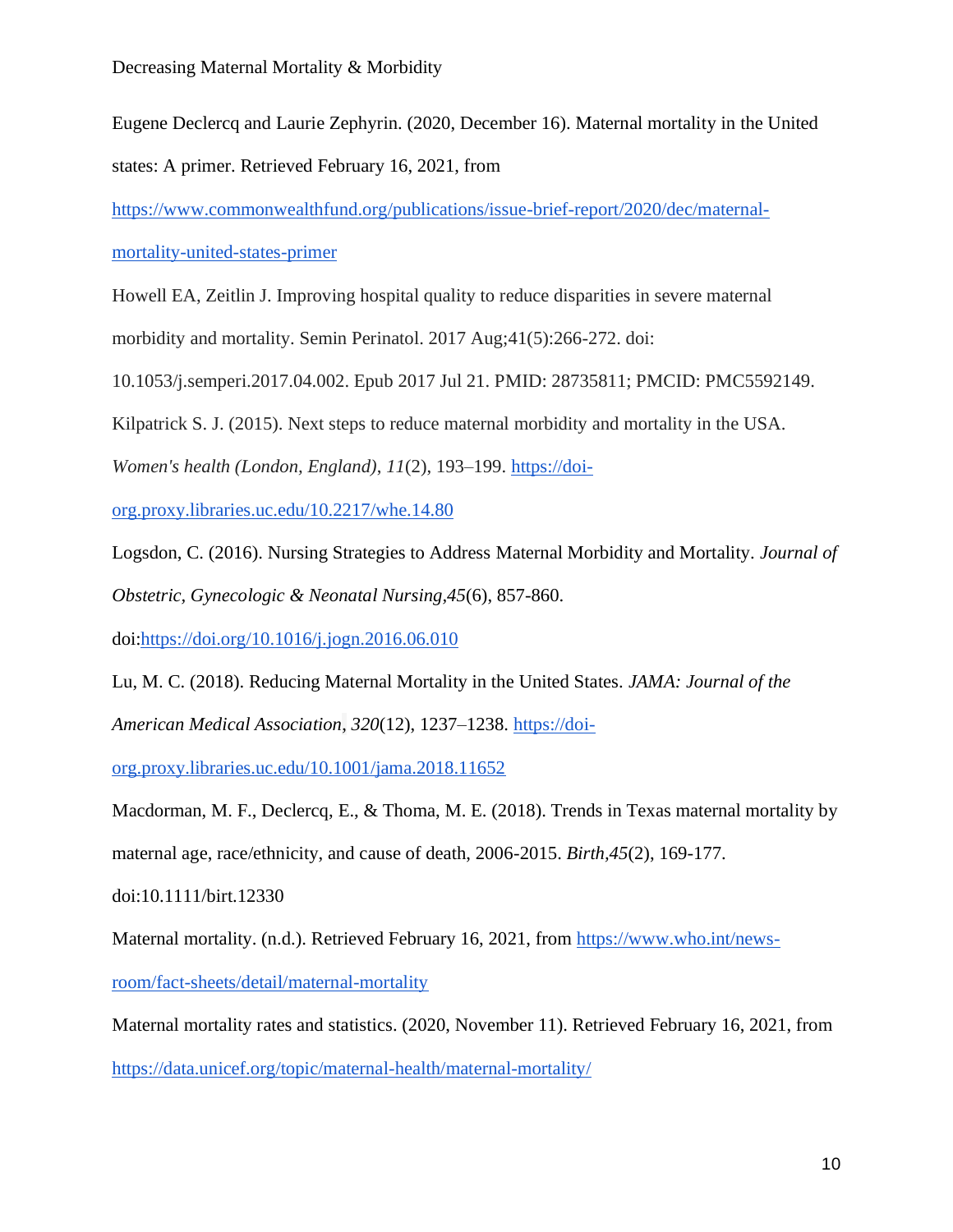Mogos, Mulubrhan, Liese, Kylea, Thornton, Patrick, Manuck, Tracy, O'Brien, William & McFarlin, Barbara. (2020). Inpatient Maternal Mortality in the United States, 2002-2014. Nursing Research, 69, 42-50.<https://doi.org/10.1097/NNR.0000000000000397>

Murtha, M. (2018). Reduce Maternal Mortality and Morbidity: Arkansas' Strategy. ASBN Update, 22(2), 10–11.

Owens, D. C., & Fett, S. M. (2019). Black Maternal and Infant Health: Historical Legacies of Slavery. *American Journal of Public Health,109*(10), 1342-1345.

doi:10.2105/AJPH.2019.305243

Petersen, E. E., Davis, N. L., Goodman, D., Cox, S., Mayes, N., Johnston, E., Syverson, C.,

Seed, K., Shapiro-Mendoza, C. K., Callaghan, W. M., & Barfield, W. (2019). Vital Signs:

Pregnancy-Related Deaths, United States, 2011-2015, and Strategies for Prevention, 13 States,

2013-2017. *MMWR. Morbidity and mortality weekly report*, *68*(18), 423–429. [https://doi-](https://doi-org.proxy.libraries.uc.edu/10.15585/mmwr.mm6818e1)

[org.proxy.libraries.uc.edu/10.15585/mmwr.mm6818e1](https://doi-org.proxy.libraries.uc.edu/10.15585/mmwr.mm6818e1)

Petersen EL, Goodman D, Cox S, et al. Racial/ethnic disparities in pregnancy-related deaths - United States, 2007-2016. MMWR. 2019;68(35):762– 765.

Preventing pregnancy-related deaths. (2019, September 04). Retrieved February 16, 2021, from [https://www.cdc.gov/reproductivehealth/maternal-mortality/preventing-pregnancy-related](https://www.cdc.gov/reproductivehealth/maternal-mortality/preventing-pregnancy-related-death.html)[death.html](https://www.cdc.gov/reproductivehealth/maternal-mortality/preventing-pregnancy-related-death.html)

Suplee, P. D., Bingham, D., & Kleppel, L. (2017). Nurses' Knowledge and Teaching of Possible Postpartum Complications. *MCN, the American Journal of Maternal Child Nursing,42*(6), 338- 344.

Troiano, N. H., & Witcher, P. M. (2018). Maternal Mortality and Morbidity in the United States: Classification, Causes, Preventability, and Critical Care Obstetric Implications. *The Journal of*